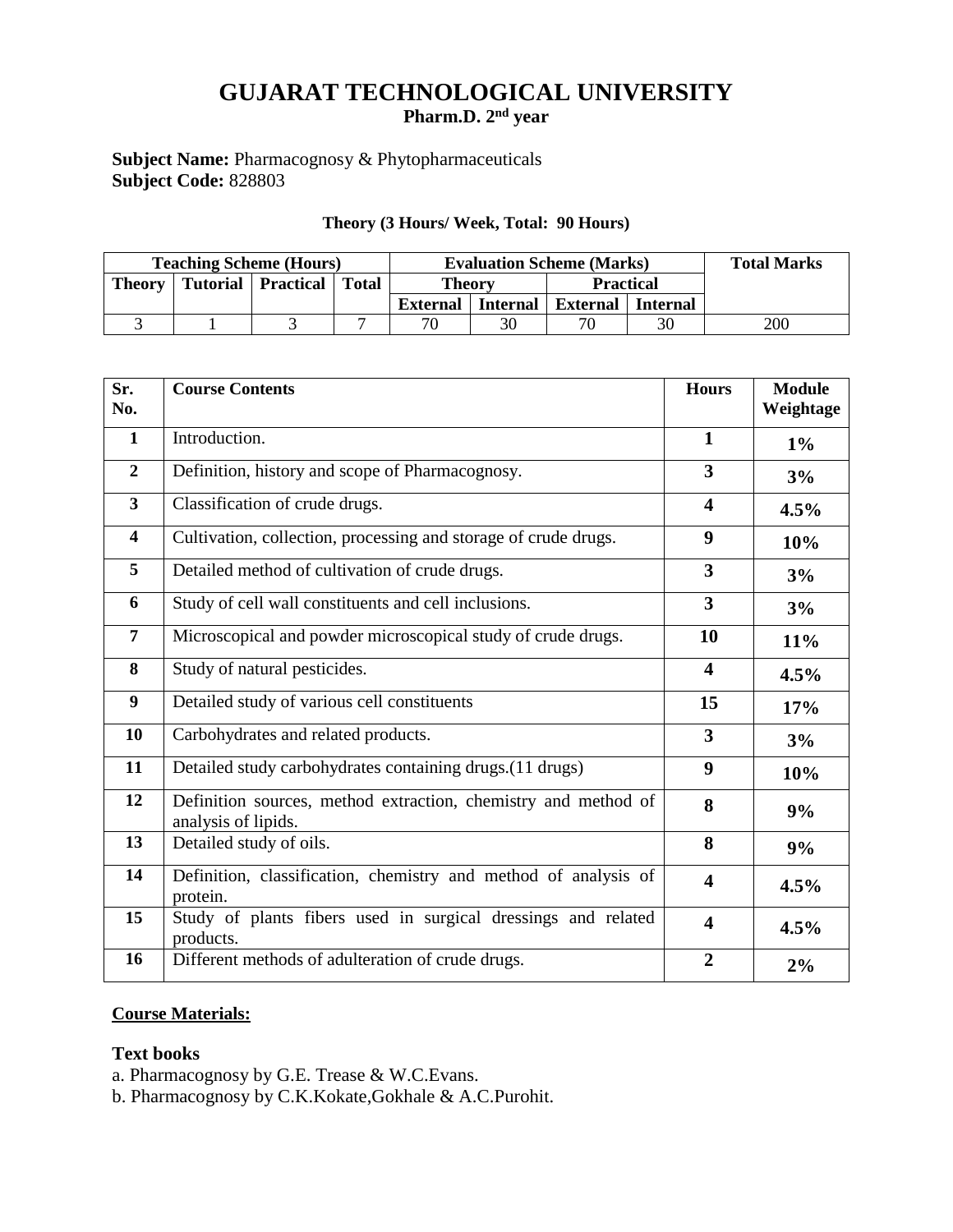## **Reference books**

- a. Pharmacognosy by Brady &Tyler.E.
- b. Pharmacognosy by T.E.Wallis.
- c. Pharmacognosy by C.S. Shah & Qadery.
- d. Pharmacognosy by M.A. Iyengar.

## **Pharm.D. 2nd year Pharmacognosy & Phytopharmaceuticals**

### **Practical (3 Hours/ Week, Total: 90 Hours)**

#### **General Requirements:**

Laboratory Napkin, Observation book- 150 pages, Zero brush, Needle, Blade, Match box.

| Sr. No.                 | <b>Experiments</b>                                               |  |  |  |
|-------------------------|------------------------------------------------------------------|--|--|--|
| $\mathbf{1}$            | Introduction of Pharmacognosy laboratory and experiments.        |  |  |  |
| $\overline{2}$          | Study of cell wall constituents and cell inclusions.             |  |  |  |
| $\overline{\mathbf{3}}$ | Macro, powder and microscopic study of Datura.                   |  |  |  |
| $\overline{\mathbf{4}}$ | Macro, powder and microscopic study of Senna.                    |  |  |  |
| 5                       | Macro, powder and microscopic study of Cassia.cinnamon.          |  |  |  |
| 6                       | Macro, powder and microscopic study of Cinchona.                 |  |  |  |
| $\overline{7}$          | Macro, powder and microscopic study of Ephedra.                  |  |  |  |
| 8                       | Macro, powder and microscopic study of Quassia.                  |  |  |  |
| $\boldsymbol{9}$        | Macro, powder and microscopic study of Clove.                    |  |  |  |
| 10                      | Macro, powder and microscopic study of Fennel.                   |  |  |  |
| 11                      | Macro, powder and microscopic study of Coriander.                |  |  |  |
| 12                      | Macro, powder and microscopic study of Isapgol.                  |  |  |  |
| 13                      | Macro, powder and microscopic study of Nux vomica.               |  |  |  |
| 14                      | Macro, powder and microscopic study of Rauwolfia.                |  |  |  |
| 15                      | Macro, powder and microscopic study of Liquorice.                |  |  |  |
| 16                      | Macro, powder and microscopic study of Ginger.                   |  |  |  |
| 17                      | Macro, powder and microscopic study of Podophyllum.              |  |  |  |
| 18                      | Determination of Iodine value.                                   |  |  |  |
| 19                      | Determination of Saponification value and unsaponifiable matter. |  |  |  |
| 20                      | Determination of ester value.                                    |  |  |  |
| 21                      | Determination of Acid value.                                     |  |  |  |
| 22                      | Chemical tests for Acacia.                                       |  |  |  |